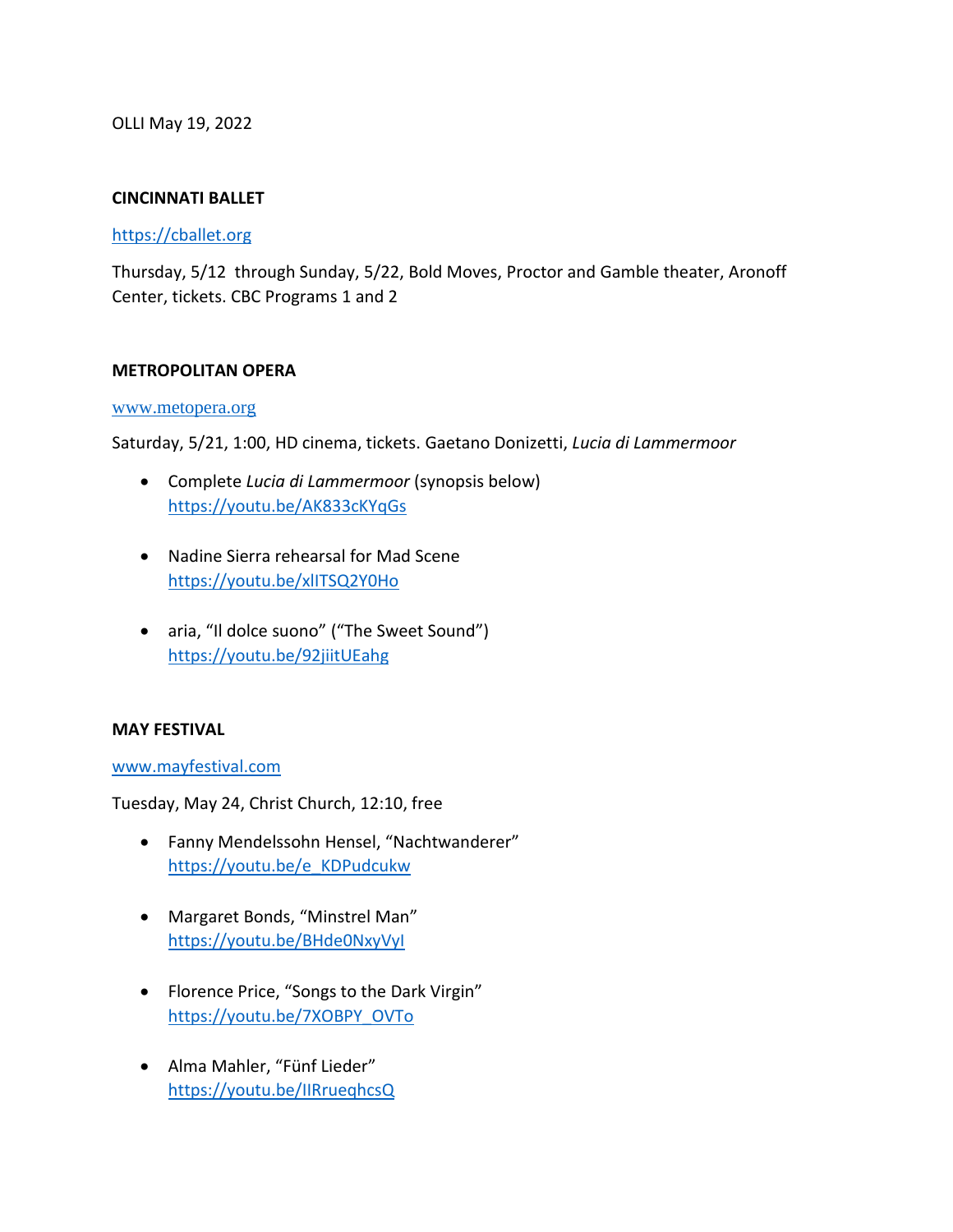Friday, 5/20, 7:30, Music Hall, tickets. John Adams, conductor; Lauren Snouffer, soprano, Josefina Maldonado, mezzo; Elliot Madore, baritone; Daniel Brubeck, Brian Cummings, and Nathan Medley, countertenors; May Festival male voices

- Adams, interview [https://youtu.be/lhemwMa\\_2GM](https://youtu.be/lhemwMa_2GM)
- Adams, El Niño <https://youtu.be/NlPo0s-JXok>
- countertenor David Daniels <https://youtu.be/wa1e49KLXNU>

Sunday, 5/22, 2:00, Music Hall, tickets. *Candide*. Katharina Wincor, conductor

- Bernstein, pre-concert address [Https://youtu.be/S6lRF6sNowo](https://youtu.be/S6lRF6sNowo)
- *Candide* (synopsis below) [https://youtu.be/uQEQNuY6wawF](https://youtu.be/uQEQNuY6waw)

<https://youtu.be/uQEQNuY6waw>

Friday, 5/27, 7:30, Music Hall, tickets. Juanjo Mena, conductor; Santiago Ballerini, tenor; Gustavo Castillo, baritone; May Festival Chorus

- Alberto Ginastera, Suite from *Panambí* <https://youtu.be/SjlMIaiLt9E>
- Heitor Villa-Lobos, Choros No. 10, *Rasga a Curação* ("Read the Heart") <https://youtu.be/VZjv4l9IUuw>
- Antonio Estavéz, *Cantina Criolla, Florentino elgque canto con Friolla* ("Creole Cantata, Florentino, who sang with the Devil") <https://youtu.be/cBSOuXUddJQ>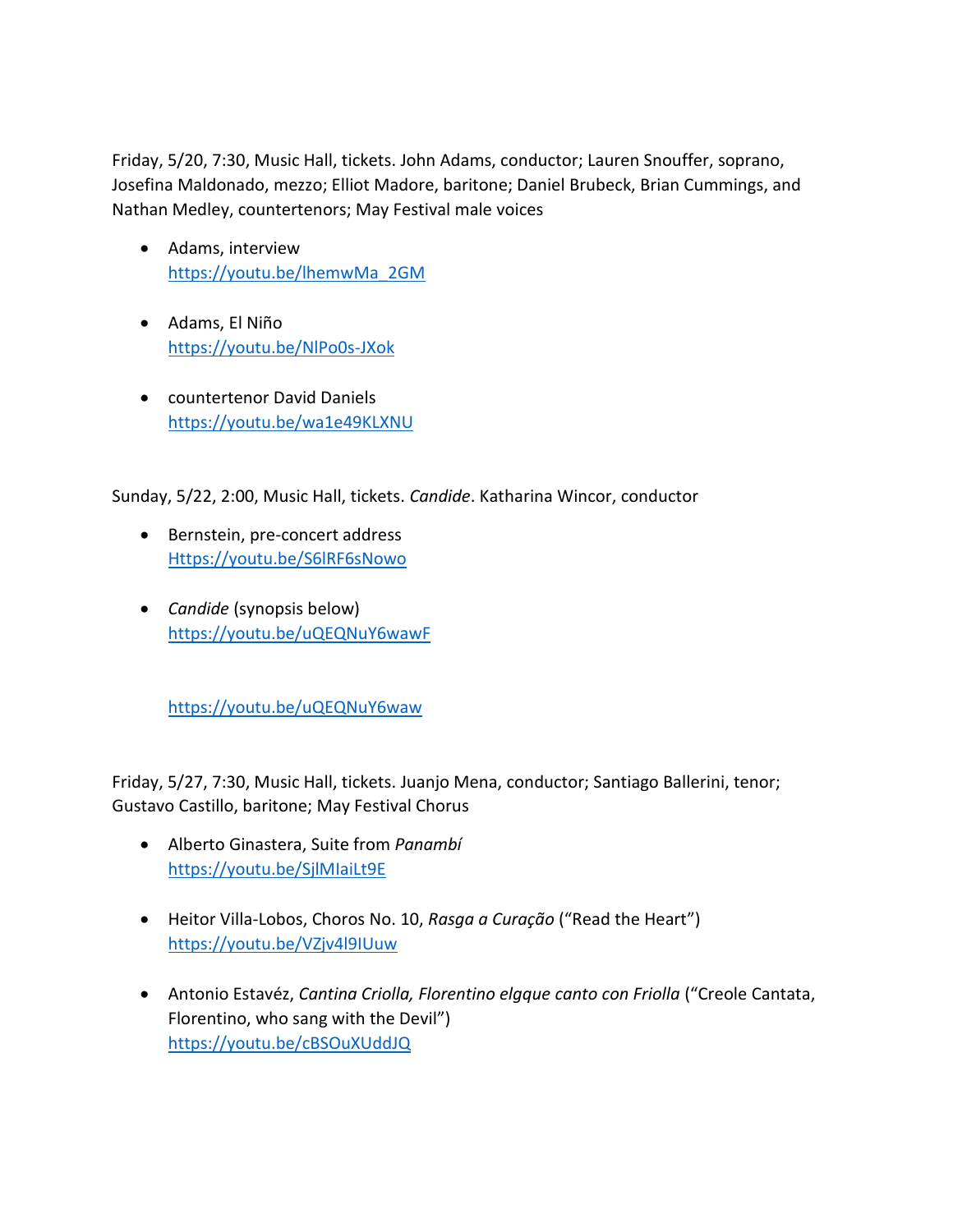### *Candide* synopsis

Candide is the illegitimate nephew of a German baron. He grows up in the baron's castle under the tutelage of the scholar Pangloss, who teaches him that this world is "the best of all possible worlds." Candide falls in love with the baron's young daughter, Cunégonde. The baron catches the two kissing and expels Candide from his home. On his own for the first time, Candide is soon conscripted into the army of the Bulgars. He wanders away from camp for a brief walk and is brutally flogged as a deserter. After witnessing a horrific battle, he manages to escape and travels to Holland.

In Holland, a kindly Anabaptist named Jacques takes Candide in. Candide runs into a deformed beggar and discovers that it is Pangloss. Pangloss explains that he has contracted syphilis and that Cunégonde and her family have all been brutally murdered by the Bulgar army. Nonetheless, he maintains his optimistic outlook. Jacques takes Pangloss in as well. The three travel to Lisbon together, but before they arrive their ship runs into a storm and Jacques is drowned. Candide and Pangloss arrive in Lisbon to find it destroyed by an earthquake and under the control of the Inquisition. Pangloss is soon hanged as a heretic, and Candide is flogged for listening with approval to Pangloss's philosophy. After his beating, an old woman dresses Candide's wounds and then, to his astonishment, takes him to Cunégonde. Cunégonde explains that though the Bulgars killed the rest of her family, she was merely raped and then captured by a captain, who sold her to a Jew named Don Isaachar. At present, she is a sex slave jointly owned by Don Isaachar and the Grand Inquisitor of Lisbon. Each of Cunégonde's two owners arrive in turn as she and Candide are talking, and Candide kills them both. Terrified, Candide, the old woman, and Cunégonde flee and board a ship bound for South America. During their journey, the old woman relates her own story. She was born the Pope's daughter but has suffered a litany of misfortunes that include rape, enslavement, and cannibalism.

Candide and Cunégonde plan to marry, but as soon as they arrive in Buenos Aires, the governor, Don Fernando, proposes to Cunégonde. Thinking of her own financial welfare, she accepts. Authorities looking for the murderer of the Grand Inquisitor arrive from Portugal in pursuit of Candide. Along with a newly acquired valet named Cacambo, Candide flees to territory controlled by Jesuits who are revolting against the Spanish government. After demanding an audience with a Jesuit commander, Candide discovers that the commander is Cunégonde's brother, the baron, who also managed to escape from the Bulgars. Candide announces that he plans to marry Cunégonde, but the baron insists that his sister will never marry a commoner. Enraged, Candide runs the baron through with his sword. He and Cacambo escape into the wilderness, where they narrowly avoid being eaten by a native tribe called the Biglugs.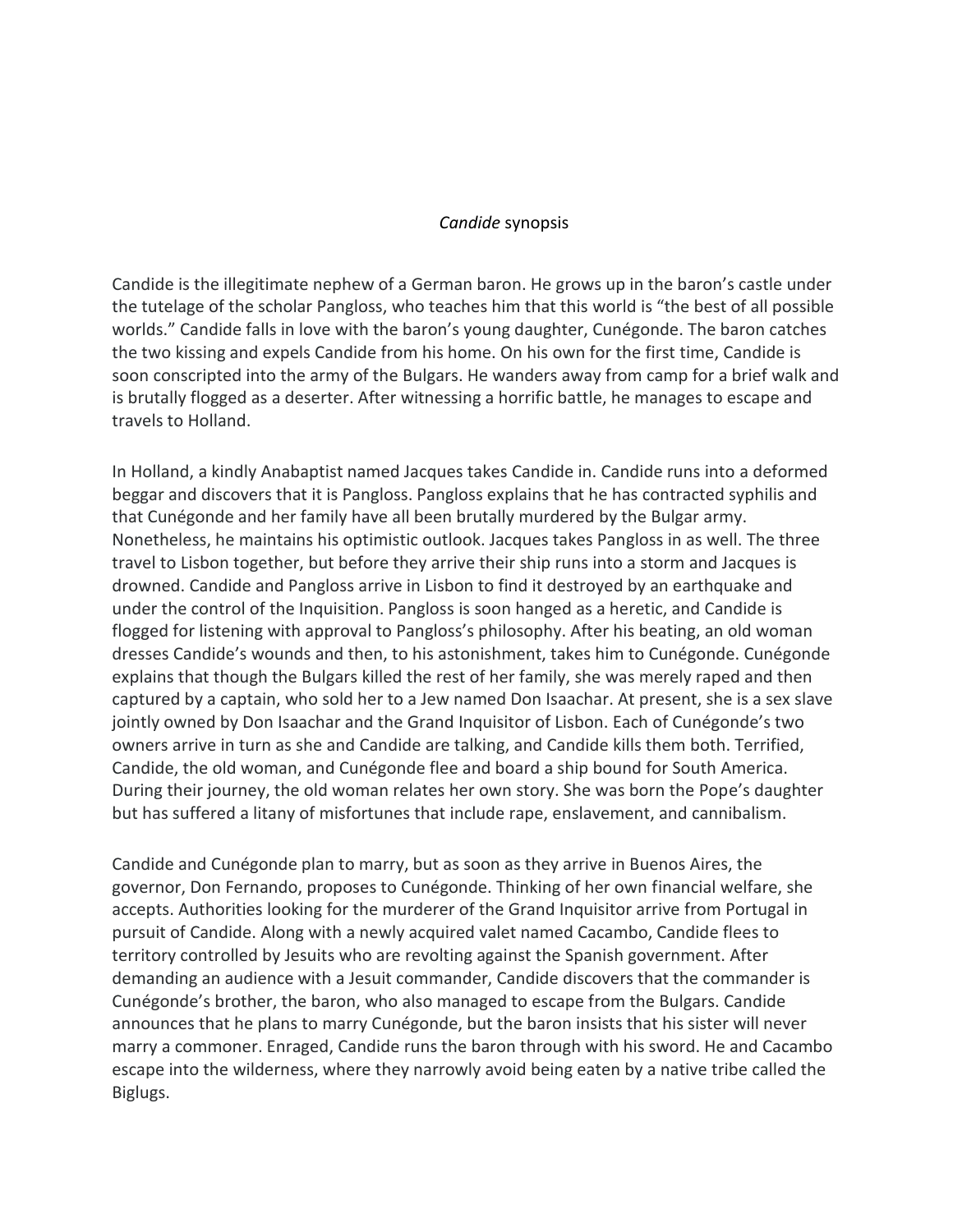After traveling for days, Candide and Cacambo find themselves in the land of Eldorado, where gold and jewels litter the streets. This utopian country has advanced scientific knowledge, no religious conflict, no court system, and places no value on its plentiful gold and jewels. But Candide longs to return to Cunégonde, and after a month in Eldorado he and Cacambo depart with countless invaluable jewels loaded onto swift pack sheep. When they reach the territory of Surinam, Candide sends Cacambo to Buenos Aires with instructions to use part of the fortune to purchase Cunégonde from Don Fernando and then to meet him in Venice. An unscrupulous merchant named Vanderdendur steals much of Candide's fortune, dampening his optimism somewhat. Frustrated, Candide sails off to France with a specially chosen companion, an unrepentantly pessimistic scholar named Martin. On the way there, he recovers part of his fortune when a Spanish captain sinks Vanderdendur's ship. Candide takes this as proof that there is justice in the world, but Martin staunchly disagrees.

In Paris, Candide and Martin mingle with the social elite. Candide's fortune attracts a number of hangers-on, several of whom succeed in filching jewels from him. Candide and Martin proceed to Venice, where, to Candide's dismay, Cunégonde and Cacambo are nowhere to be found. However, they do encounter other colorful individuals there, including Paquette, the chambermaid-turned-prostitute who gave Pangloss syphilis, and Count Pococurante, a wealthy Venetian who is hopelessly bored with the cultural treasures that surround him. Eventually, Cacambo, now a slave of a deposed Turkish monarch, surfaces. He explains that Cunégonde is in Constantinople, having herself been enslaved along with the old woman. Martin, Cacambo, and Candide depart for Turkey, where Candide purchases Cacambo's freedom.

Candide discovers Pangloss and the baron in a Turkish chain gang. Both have actually survived their apparent deaths and, after suffering various misfortunes, arrived in Turkey. Despite everything, Pangloss remains an optimist. An overjoyed Candide purchases their freedom, and he and his growing retinue go on to find Cunégonde and the old woman. Cunégonde has grown ugly since Candide last saw her, but he purchases her freedom anyway. He also buys the old woman's freedom and purchases a farm outside of Constantinople. He keeps his longstanding promise to marry Cunégonde, but only after being forced to send the baron, who still cannot abide his sister marrying a commoner, back to the chain gang. Candide, Cunégonde, Cacambo, Pangloss, and the old woman settle into a comfortable life on the farm but soon find themselves growing bored and quarrelsome. Finally, Candide encounters a farmer who lives a simple life, works hard, and avoids vice and leisure. Inspired, Candide and his friends take to cultivating a garden in earnest. All their time and energy go into the work, and none is left over for philosophical speculation. At last everyone is fulfilled and happy.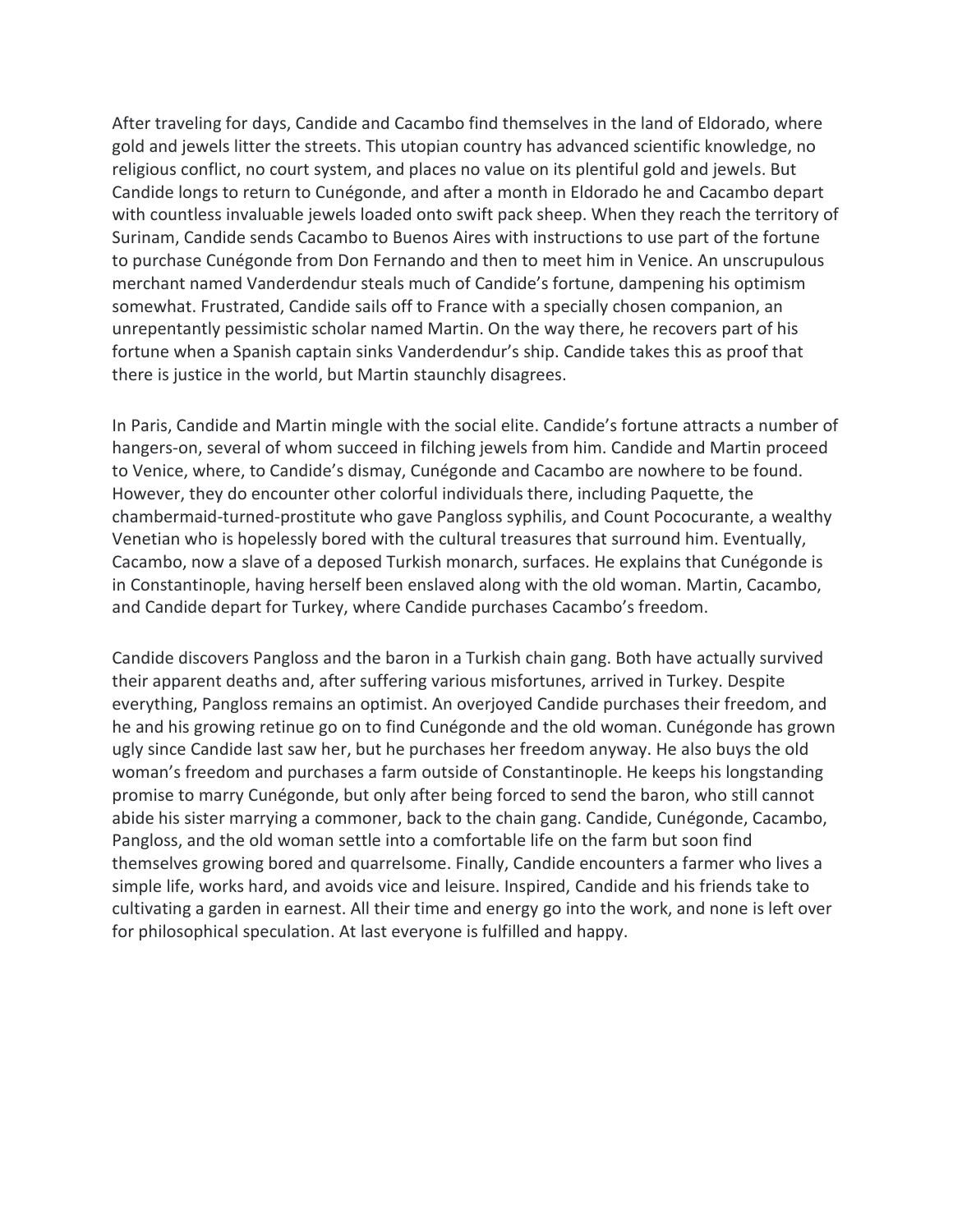# **ACT I**

An intruder has been spotted near the Ashton family home, and Normanno sends Enrico's men off in search of the stranger. Enrico arrives, troubled. His family's fortunes are in danger, and only the arranged marriage of his sister, Lucia, with Arturo Bucklaw can save them. The chaplain Raimondo, Lucia's tutor, reminds Enrico that the girl is still mourning the death of her mother. But Normanno reveals that Lucia is concealing a great love for Edgardo, leader of the Ashtons' enemies. Enrico is furious and swears vengeance. The men return and explain that they have seen and identified the intruder as Edgardo. Enrico's fury increases.

Just before dawn, Lucia and her companion Alisa are waiting for Edgardo. Lucia relates that, in this very spot, she has seen the ghost of a girl who was stabbed by a jealous lover. Alisa urges her to forget Edgardo, but Lucia insists that her love for Edgardo brings her great joy and may overcome all. Edgardo arrives and explains that he must leave on a political mission. Before he leaves, he wants to make peace with Enrico. Lucia, however, asks Edgardo to keep their love a secret. Edgardo agrees, and they exchange rings and vows of devotion.

## **ACT II**

It is some months later, on the day that Lucia is to marry Arturo. Normanno assures Enrico that he has successfully intercepted all correspondence between the lovers and has in addition procured a forged letter, supposedly from Edgardo, that indicates he is involved with another woman. As the captain goes off to welcome the groom, Lucia enters, continuing to defy her brother. Enrico shows her the forged letter. Lucia is heartbroken, but Enrico insists that she marry Arturo to save the family. He leaves, and Raimondo, convinced no hope remains for Lucia's love, reminds her of her late mother and urges her to do a sister's duty. She finally agrees.

As the wedding guests arrive, Enrico explains to Arturo that Lucia is still in a state of melancholy because of her mother's death. The girl enters and reluctantly signs the marriage contract. Suddenly, Edgardo bursts in, claiming his bride. The entire company is overcome by shock. Arturo and Enrico order Edgardo to leave, but he insists that he and Lucia are engaged. When Raimondo shows him the contract with Lucia's signature, Edgardo curses her and tears his ring from her finger before finally leaving in despair and rage.

## **ACT III**

Enrico visits Edgardo at his dilapidated home and taunts him with the news that Lucia and Arturo have just been married. The two men agree to meet at dawn for a duel.

Back at Lammermoor, Raimondo interrupts the wedding festivities with the news that Lucia has gone mad and killed Arturo. Lucia enters, covered in blood. Moving between tenderness, joy,